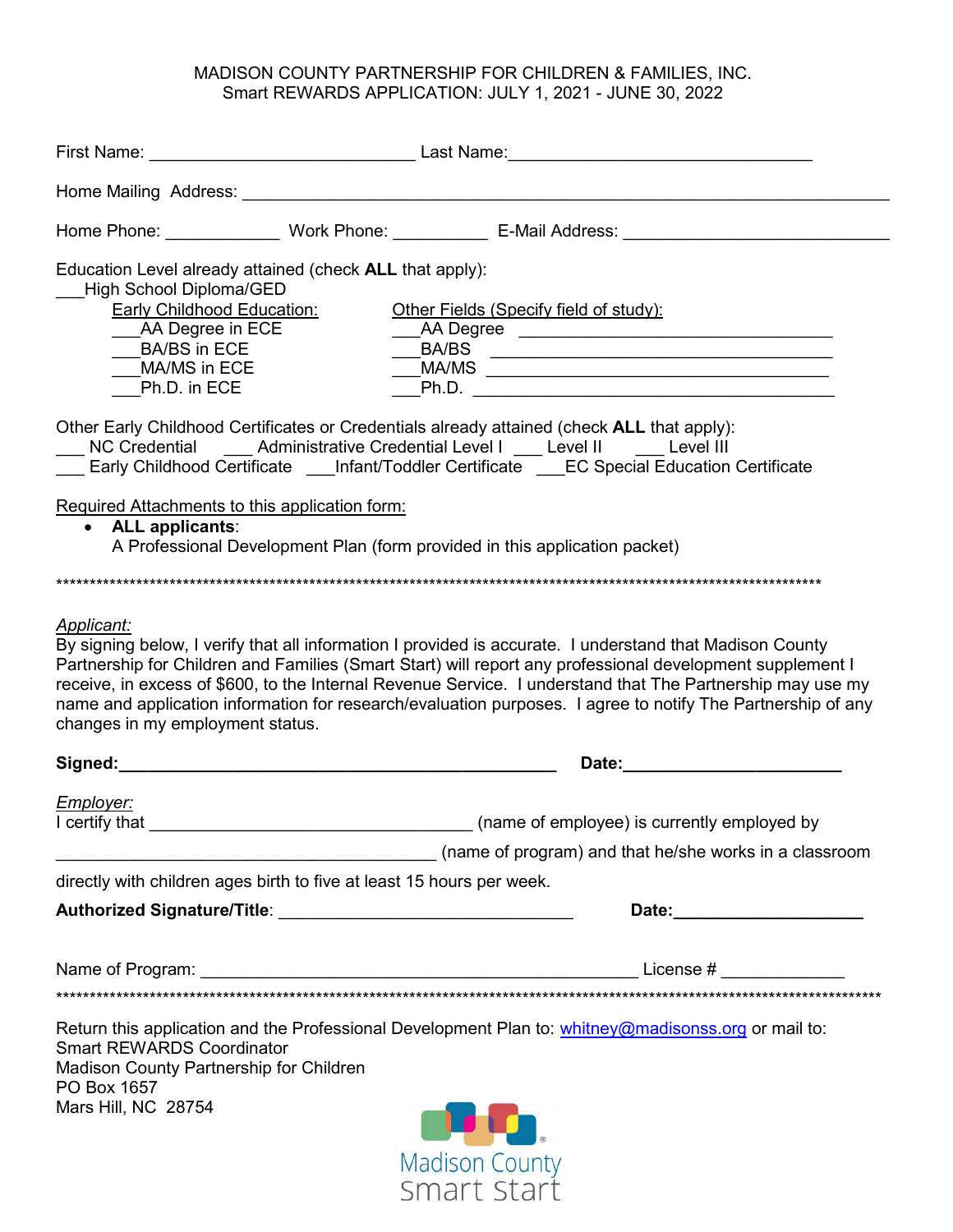

## My Professional Development Plan Timeline and Resources Necessary for Achievement of My Educational and Career Goals:

# Plan for 7/1/202*1*– 6/30/202*2*

NAME: \_\_\_\_\_\_\_\_\_\_\_\_\_\_\_\_\_\_\_\_\_\_\_\_\_\_\_\_\_\_\_\_ CHILD CARE PROGRAM:\_\_\_\_\_\_\_\_\_\_\_\_\_\_\_\_\_\_\_\_\_\_\_\_\_\_\_\_\_

Smart REWARDS payment(s) I anticipate being eligible for this year (include courses and milestones)

#### COURSES:

Early Childhood Education course(s) completed SUMMER 2021. Provide course number and name.

\_\_\_\_\_\_\_\_\_\_\_\_\_\_\_\_\_\_\_\_\_\_\_\_\_\_\_\_\_\_\_\_\_\_\_\_ \_\_\_\_\_\_\_\_\_\_\_\_\_\_\_\_\_\_\_\_\_\_\_\_\_\_\_\_\_\_\_\_\_\_\_\_\_\_

\_\_\_\_\_\_\_\_\_\_\_\_\_\_\_\_\_\_\_\_\_\_\_\_\_\_\_\_\_\_\_\_\_\_\_\_ \_\_\_\_\_\_\_\_\_\_\_\_\_\_\_\_\_\_\_\_\_\_\_\_\_\_\_\_\_\_\_\_\_\_\_\_\_\_

\_\_\_\_\_\_\_\_\_\_\_\_\_\_\_\_\_\_\_\_\_\_\_\_\_\_\_\_\_\_\_\_\_\_\_\_ \_\_\_\_\_\_\_\_\_\_\_\_\_\_\_\_\_\_\_\_\_\_\_\_\_\_\_\_\_\_\_\_\_\_\_\_\_\_

Early Childhood Education course(s) enrolled in for FALL Semester 2021. Provide course number and name.

Early Childhood Education Course(s) I plan to take SPRING Semester 2022. Provide course number and name.

#### MILESTONES:

Early Childhood Education milestone(s) I will be eligible for between July 2021 and June 2022 (achieved during this grant period): [Refer to Attachment A, Stipend Amounts, for eligible milestones]

\_\_\_\_\_\_\_\_\_\_\_\_\_\_\_\_\_\_\_\_\_\_\_\_\_\_\_\_\_\_\_\_\_\_\_\_\_\_\_\_\_\_\_\_\_\_\_\_\_\_\_\_\_\_\_\_\_\_\_\_\_\_\_\_\_\_\_\_\_\_\_\_\_\_\_\_\_\_\_\_\_\_\_\_\_\_\_\_\_\_\_\_\_\_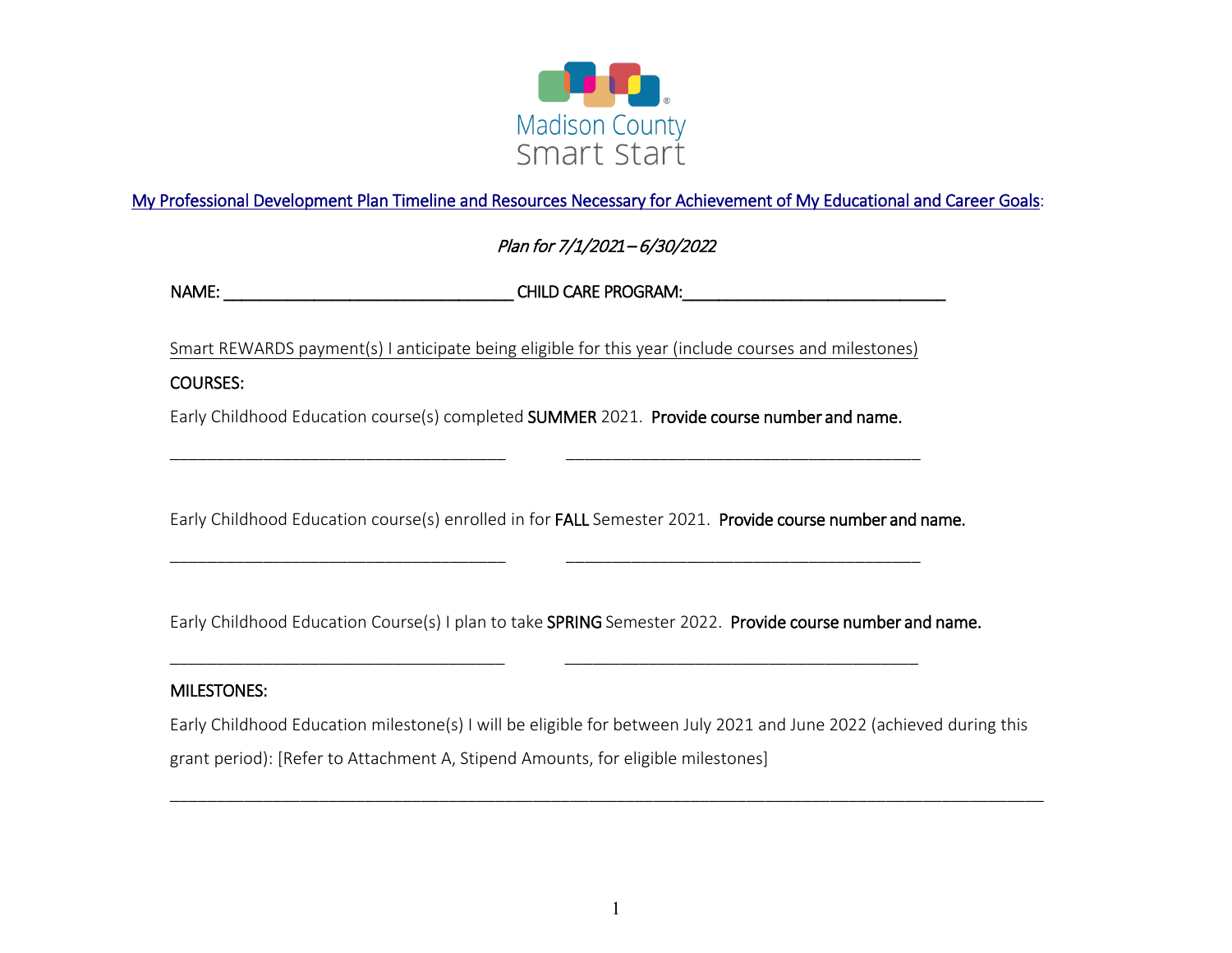| Objective                                                      | Course(s) I plan to<br>take                                                        | Expected<br><b>Start Date</b> | Information and resources needed to<br>meet my educational goals (Financial<br>assistance, academic counseling,<br>mentoring, etc.) | <b>Anticipated Outcomes</b> | Anticipated<br>Completion<br>Date |
|----------------------------------------------------------------|------------------------------------------------------------------------------------|-------------------------------|-------------------------------------------------------------------------------------------------------------------------------------|-----------------------------|-----------------------------------|
| Example:<br>obtain my AA in ECE<br>by taking online<br>courses | EDU 119-Early<br>Childhood Education<br>EDU 131-Child,<br>Family, and<br>Community | August 2020                   | would like some information about<br>how to help pay for my tuition and<br>books.                                                   | Receipt of my AA in<br>ECE  | June 2021                         |
|                                                                |                                                                                    |                               |                                                                                                                                     |                             |                                   |

Signed Employee: \_\_\_\_\_\_\_\_\_\_\_\_\_\_\_\_\_\_\_\_\_\_\_\_\_\_\_\_\_\_\_\_\_\_\_\_\_\_ Date: \_\_\_\_\_\_\_\_\_\_\_\_\_\_\_\_\_\_\_\_\_\_\_\_\_\_\_\_\_\_

| Signed Director / Employer: | $1 - + -$<br>Jdle |
|-----------------------------|-------------------|
|                             |                   |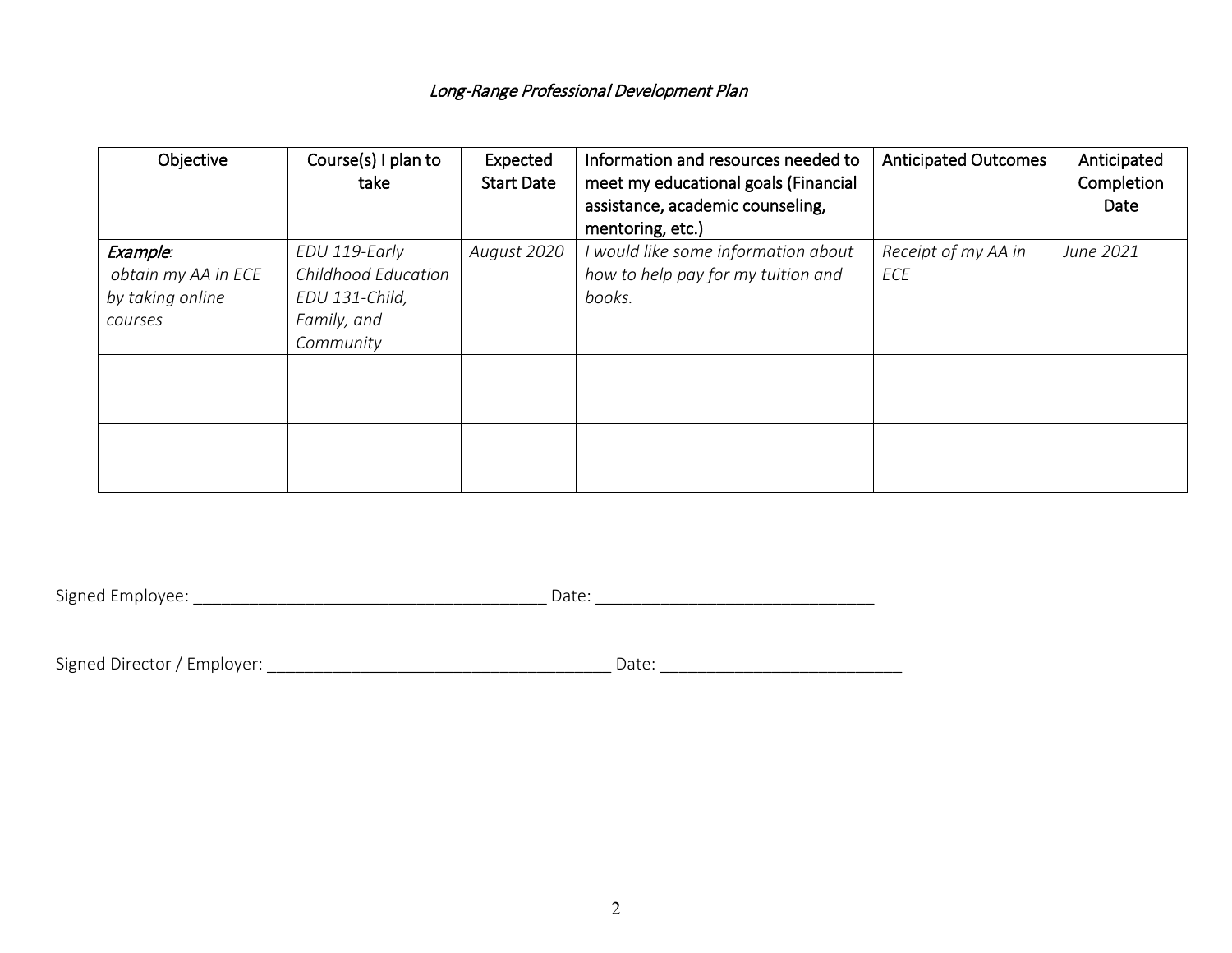# **Attachment A**

# **Smart REWARDS** *Supplement Amounts*  **For Enrollment Period July 1, 2021 – June 30, 2022**

| Qualification                                                                      | Amount of Supplement |  |
|------------------------------------------------------------------------------------|----------------------|--|
| NC Early Childhood Credential<br>(NCECC)<br>(Earned with EDU 119)                  | \$50                 |  |
| Administrative Credential                                                          | \$50                 |  |
| Early Childhood Certificate;<br>Infant / Toddler Certificate;<br><b>BK</b> License | \$100                |  |
| AA Degree in Early Childhood or<br>approved related field                          | \$250                |  |
| EDU College Course with a C or better                                              | \$350                |  |
| BA/BS in Early Childhood or<br>approved related field                              | \$500                |  |

**\*Milestones achieved during the enrollment period are only paid once**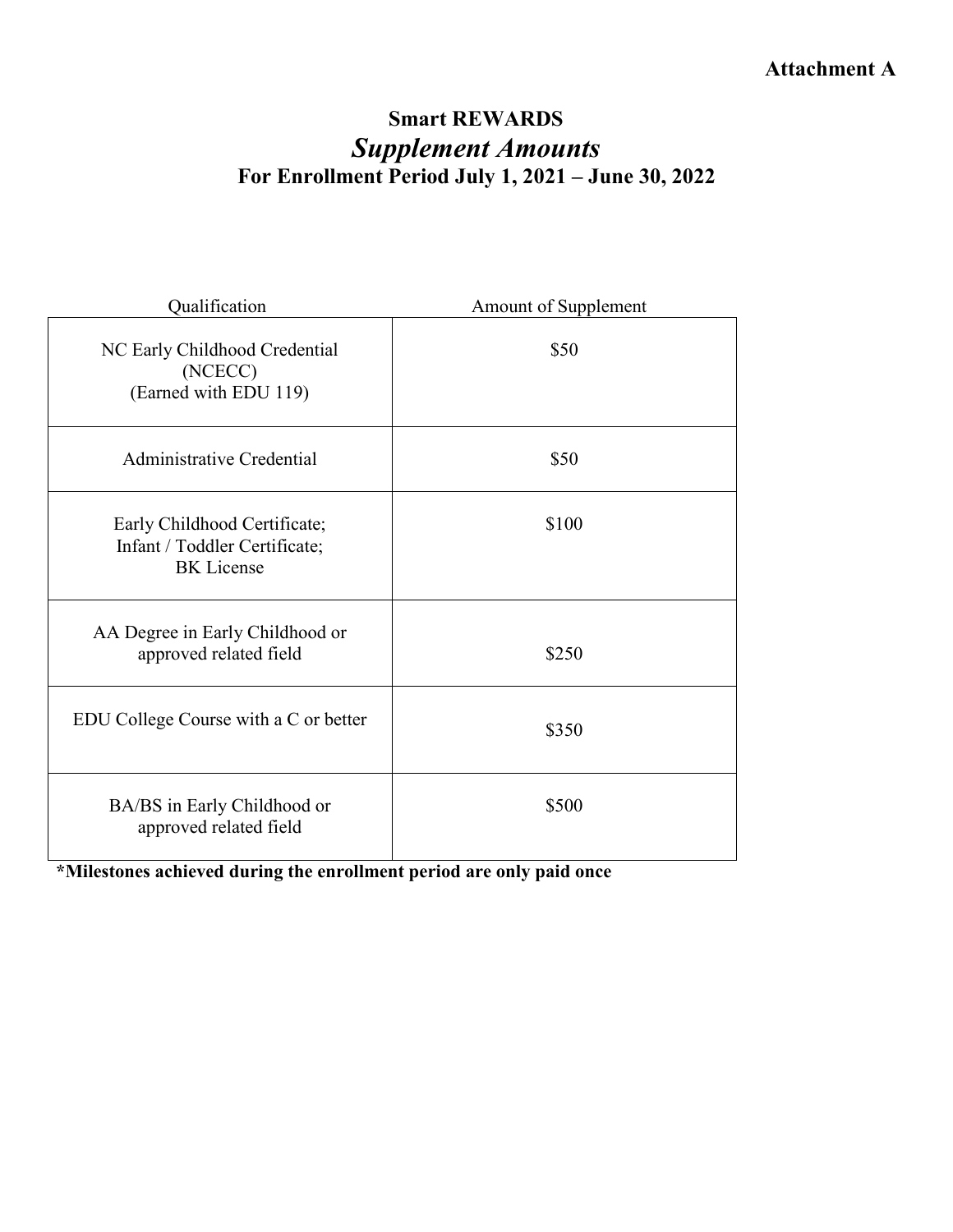

# MADISON COUNTY SMART START

Proudly Sponsors **Smart REWARDS**

*Smart REWARDS* is a professional development project for Madison County child care providers. It provides a financial supplement for child care staff who complete college level courses in early childhood education or who achieve an early childhood education milestone during the current enrollment period.

# **Who Is Eligible?**

- Any child care provider who is employed in a licensed child care program in Madison County, AND
- $\cdot$  Works at least 15 hours in a classroom with children ages Birth Five, or is a center director or assistant director in a program serving children ages Birth – Five, AND
- Completes an approved early childhood college class with a grade of C or better, AND/OR
- Achieves an early childhood credential, early childhood certificate or early childhood college degree during the current enrollment period.

# *Deadlines:*

- Summer & Fall Applications: September 30, 2021
- Summer & Fall Grades: January 7, 2022
- Spring Applications: January 31, 2022
- $\triangleright$  Spring Grades: June 10, 2022

# **CONTACT US NOW! YOU MAY BE ELIGIBLE TO PARTICIPATE!**

For more information and additional eligibility requirements, contact Professional Development Coordinator: Penny Briggs (828) 689-1529

Or

Penny[@madisonss.org](mailto:Adrienne@madisonss.org)

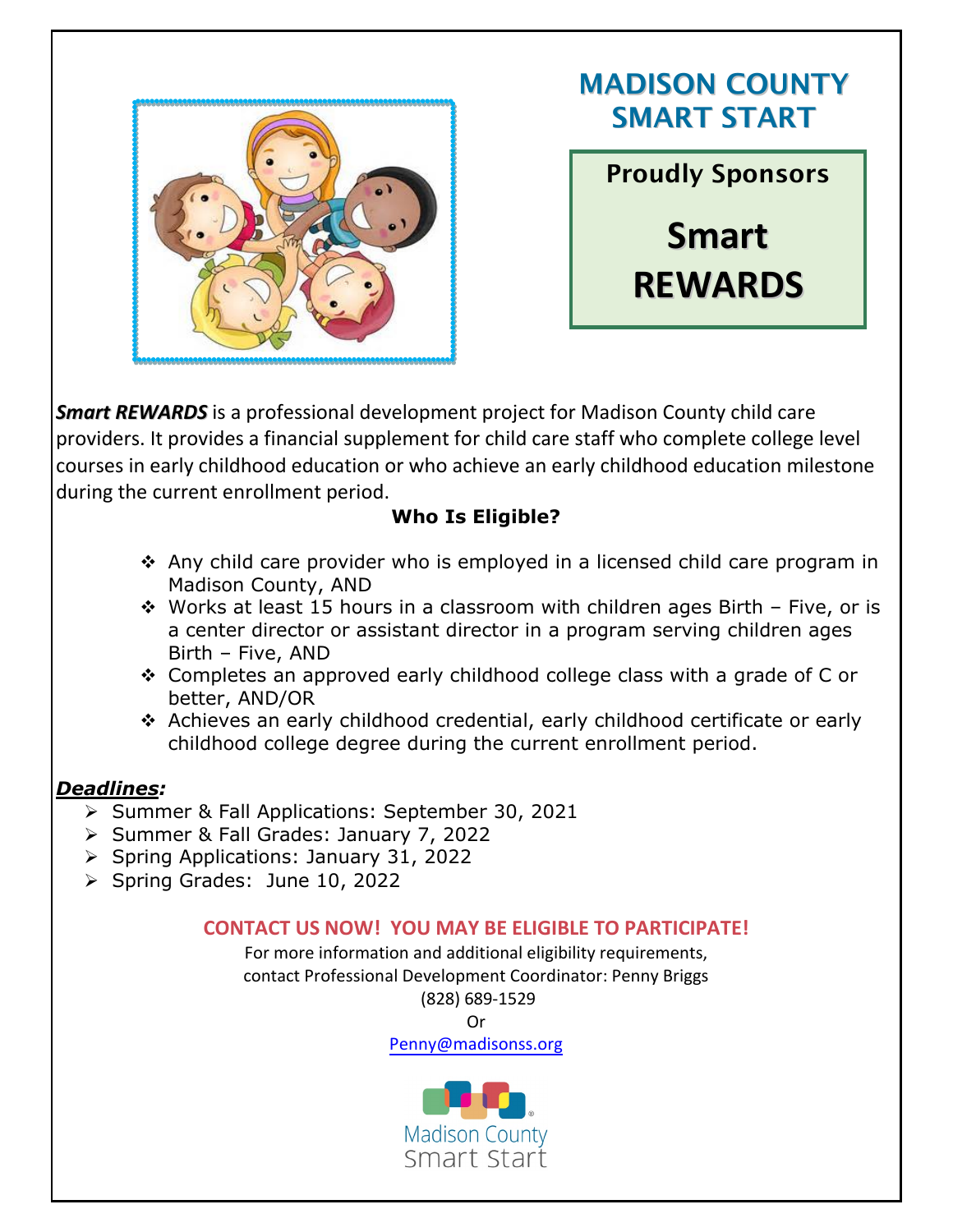# Smart REWARDS July 1, 2021 – June 30, 2022 QUESTIONS & ANSWERS

### WHO IS ELIGIBLE FOR SMART REWARDS EDU COURSE STIPENDS?

To be eligible, you must:

\* Work in licensed child care in Madison County with children 0-5 years old for at least 15 hours per week (Directors or Asst. Directors do not need to work directly with children) \* Complete a college-level course in early childhood education with a C or better and/or receive a degree, credentials, or certificates in early childhood education between July 1, 2021 and June 30, 2022.

#### HOW DO I APPLY?

Submit a completed application and Professional Development Plan to the Smart REWARDS Coordinator at the Partnership.

## **NOTE: Even if you are not taking early childhood courses in the Fall, but plan to in the Spring, we ask that you file your application packet now.**

# WHAT PAPERWORK IS REQUIRED BY THE SEPTEMBER 30, 2021 DEADLINE?

ALL applicants:

Application and Professional Development Plan, signed by your center director

#### WHAT WILL I HAVE TO SEND DURING THE SEMESTER?

You will be asked to send a screenshot of your Moodle or Self-Service coursework screen to the Professional Development Coordinator to ensure you are still enrolled in an early education course.

### WHAT WILL I HAVE TO SEND AT THE END OF THE SEMESTER?

After completion of coursework: Copy of Grades/Transcript; copy of milestone degree or credential/certificate (or your application for the credential/certificate)

A *Grant Agreement* and *W9* will be provided to participants upon receipt in our office of grades/milestone paperwork and must be returned before payments can be issued.

### WHAT IS THE PURPOSE OF THE PROFESSIONAL DEVELOPMENT PLAN?

The Professional Development Plan is a tool for you and your supervisor to plan your educational goals. It is a required attachment to the application. Both documents should be submitted together.

Previous Smart REWARDS participants complete a plan each year since the courses they enroll in change from year to year. Applications do not roll over and a new application and Professional Development Plan must be completed each fiscal year.

The Professional Development Plan enables the Partnership to plan funding for the project, both shortand long-term.

#### WHAT INFORMATION SHOULD BE INCLUDED IN THE PROFESSIONAL DEVELOPMENT PLAN?